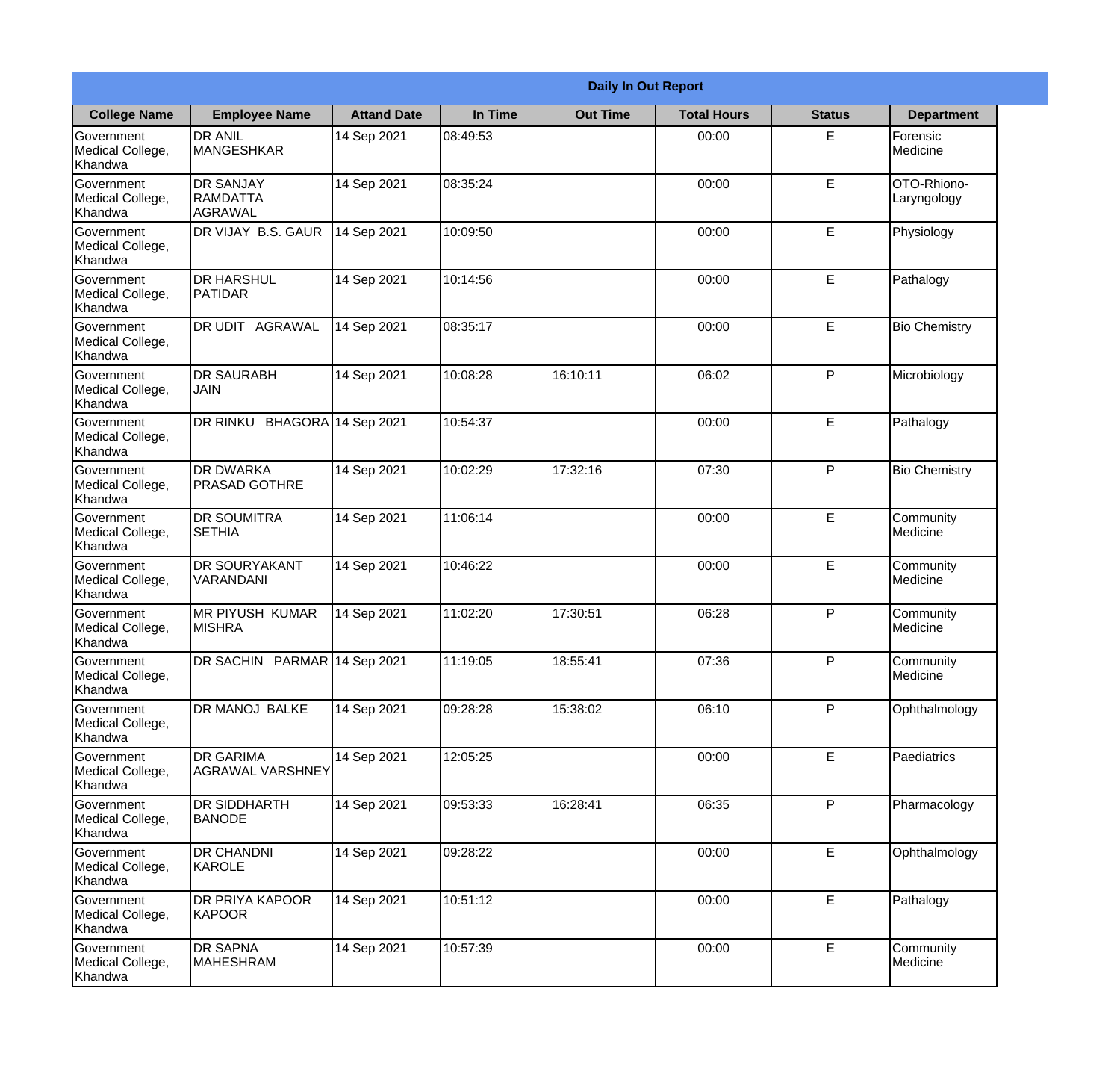| <b>Designation</b>                  | <b>Category</b> |
|-------------------------------------|-----------------|
| Assistant Professor   Para Clinical |                 |
| Professor                           | Clinical        |
| Associate Professor Non Clinical    |                 |
| Assistant Professor   Para Clinical |                 |
| Associate Professor Non Clinical    |                 |
| Associate Professor Para Clinical   |                 |
| Assistant Professor   Para Clinical |                 |
| Demonstrator/Tutor   Non Clinical   |                 |
| Assistant Professor   Para Clinical |                 |
| Demonstrator/Tutor   Para Clinical  |                 |
| Statistician                        | Para Clinical   |
| Assistant Professor   Para Clinical |                 |
| Assistant Professor   Clinical      |                 |
| Associate Professor Clinical        |                 |
| Associate Professor Para Clinical   |                 |
| <b>Assistant Professor</b>          | <b>Clinical</b> |
| Demonstrator/Tutor   Para Clinical  |                 |
| Associate Professor Para Clinical   |                 |

## **Daily In Out Report**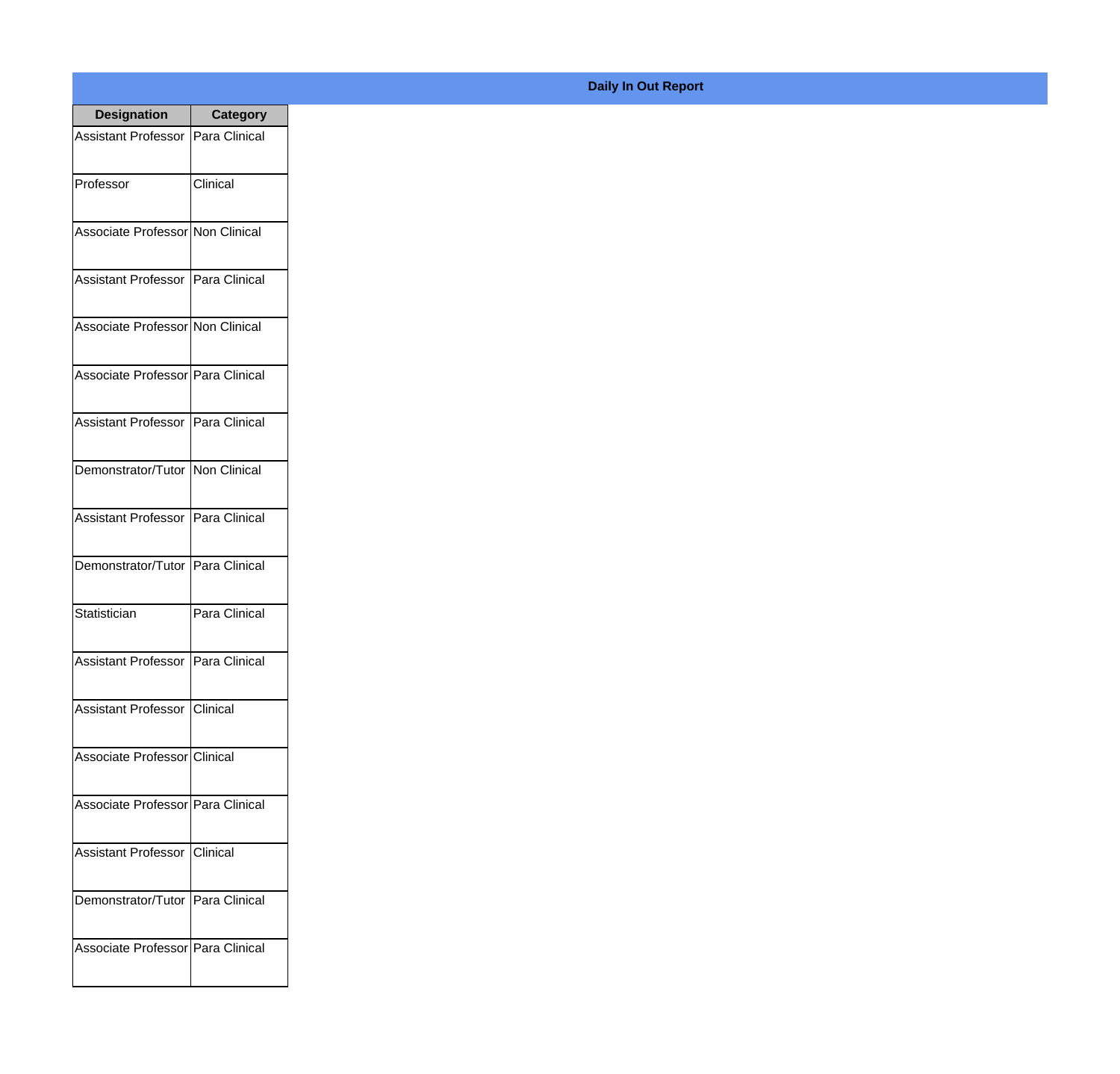|                                           |                                                 |             |          |          | <b>Daily In Out Report</b> |              |                             |
|-------------------------------------------|-------------------------------------------------|-------------|----------|----------|----------------------------|--------------|-----------------------------|
| Government<br>Medical College,<br>Khandwa | <b>DR NISHA</b><br><b>KAITHWAS</b>              | 14 Sep 2021 | 10:32:58 | 13:37:43 | 03:05                      | P            | Psychiatry                  |
| Government<br>Medical College,<br>Khandwa | <b>DR RAJU</b>                                  | 14 Sep 2021 | 12:15:36 |          | 00:00                      | E            | Forensic<br>Medicine        |
| Government<br>Medical College,<br>Khandwa | <b>DR SITARAM</b><br><b>SOLANKI</b>             | 14 Sep 2021 | 09:01:16 | 15:42:49 | 06:41                      | $\mathsf{P}$ | Forensic<br>Medicine        |
| Government<br>Medical College,<br>Khandwa | <b>DR RANJEET</b><br><b>BADOLE</b>              | 14 Sep 2021 | 10:21:02 |          | 00:00                      | E            | <b>General Medicine</b>     |
| Government<br>Medical College,<br>Khandwa | DR ARUN KUMAR<br>PARGI                          | 14 Sep 2021 | 12:49:10 |          | 00:00                      | E            | <b>General Surgery</b>      |
| Government<br>Medical College,<br>Khandwa | <b>DR ASHOK</b><br><b>BHAUSAHEB NAJAN</b>       | 14 Sep 2021 | 09:10:50 |          | 00:00                      | E            | Forensic<br>Medicine        |
| Government<br>Medical College,<br>Khandwa | <b>IDR NITESHKUMAR</b><br>KISHORILAL<br>RATHORE | 14 Sep 2021 | 17:26:12 |          | 00:00                      | E            | Pharmacology                |
| Government<br>Medical College,<br>Khandwa | <b>DR PRIYESH</b><br><b>MARSKOLE</b>            | 14 Sep 2021 | 11:06:21 | 16:56:09 | 05:50                      | P            | Community<br>Medicine       |
| Government<br>Medical College,<br>Khandwa | <b>DR SANGEETA</b><br><b>CHINCHOLE</b>          | 14 Sep 2021 | 10:55:41 |          | 00:00                      | E            | Physiology                  |
| Government<br>Medical College,<br>Khandwa | <b>DR NISHA MANDLOI</b><br><b>PANWAR</b>        | 14 Sep 2021 | 10:07:26 |          | 00:00                      | E            | Obstetrics &<br>Gynaecology |
| Government<br>Medical College,<br>Khandwa | <b>DR NANDINI</b><br><b>DIXIT</b>               | 14 Sep 2021 | 12:46:05 |          | 00:00                      | E            | Paediatrics                 |
| Government<br>Medical College,<br>Khandwa | <b>DR SATISH</b><br><b>CHANDEL</b>              | 14 Sep 2021 | 11:08:19 |          | 00:00                      | E            | Pharmacology                |
| Government<br>Medical College,<br>Khandwa | <b>DR PURTI AGARWAL</b><br><b>SAINI</b>         | 14 Sep 2021 | 10:47:53 | 15:39:01 | 04:52                      | P            | Pathalogy                   |
| Government<br>Medical College,<br>Khandwa | DR YASHPAL RAY                                  | 14 Sep 2021 | 14:09:30 |          | 00:00                      | E            | Anatomy                     |